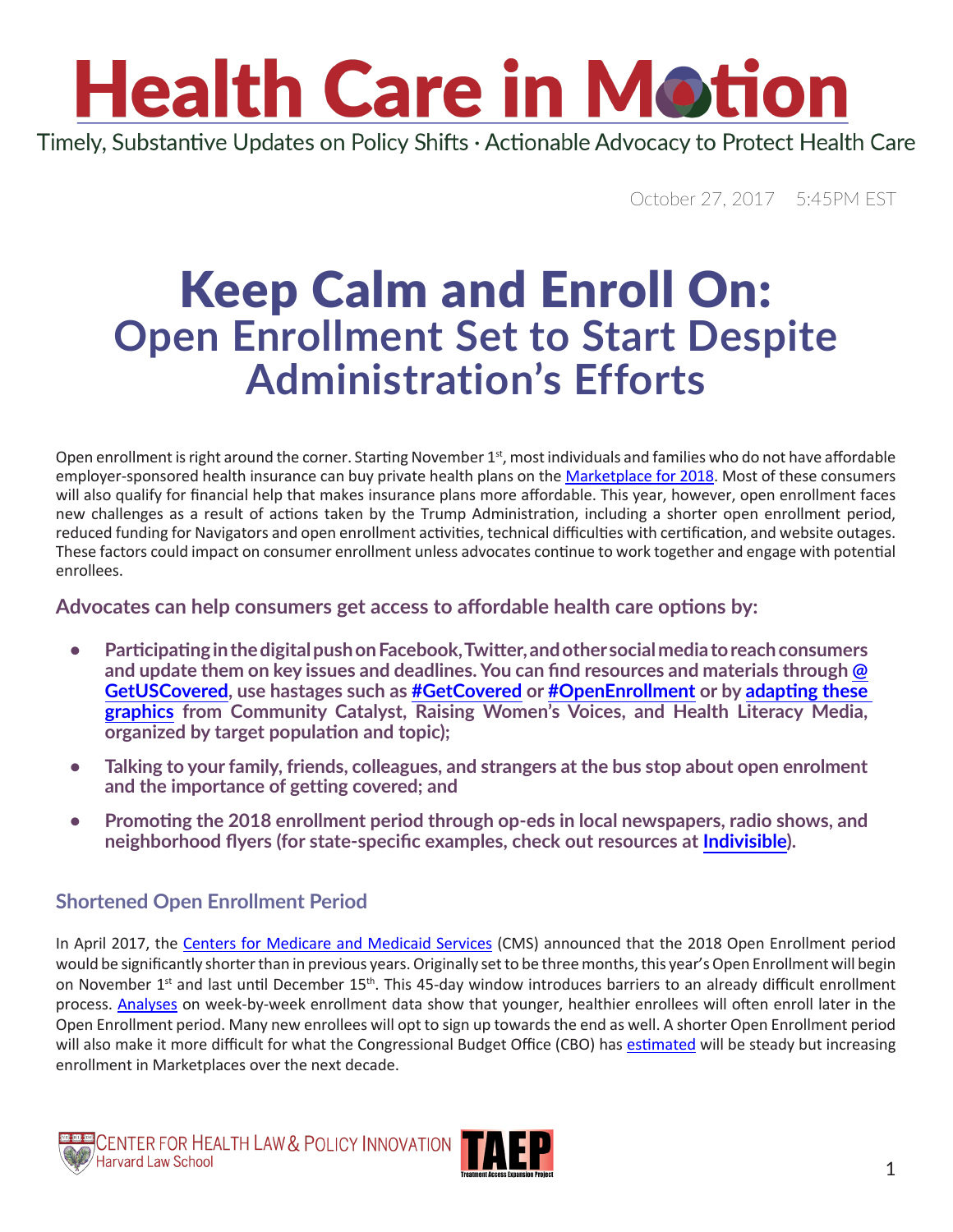# **Health Care in Motion**

### **Reduced Funding for Navigators and Open Enrollment Activities**

CMS [announced](https://www.cms.gov/Newsroom/MediaReleaseDatabase/Press-releases/2017-Press-releases-items/2017-08-31-3.html) on August 31<sup>st</sup> that federal funding for both Navigators<sup>1</sup> and open enrollment activities would be gutted. The Navigator program will see a 41% reduction of funding, from \$62.5 million down to \$36.8 million. Open enrollment activities will see a 92% reduction of funding, from \$100 million down to \$10 million. These substantial cuts in federal funding primarily [affect](https://www-politicopro-com.ezp-prod1.hul.harvard.edu/budget-appropriations-brief/story/2017/08/trump-administration-slashes-obamacare-outreach-161320) states that rely on the federally-facilitated Marketplaces (FFM), since states that run their own Marketplace can organize and coordinate their own Navigators and Open Enrollment activities.

Many Navigators were surprised by these cuts in funding. Navigators had been awarded a three-year grant from CMS in 2015, set to renew each year and remain in place [through September 1, 2018.](https://www.cms.gov/CCIIO/Programs-and-Initiatives/Health-Insurance-Marketplaces/Downloads/2015_Navigator_Grantee_Summaries_FINAL_09-01-2015.pdf) In May 2017, CMS invited Navigators to [submit work plans and budgets](https://www.kff.org/health-reform/issue-brief/data-note-changes-in-2017-federal-navigator-funding/) for their third year of funding (up to \$60 million). However, one day before the submission deadline, CMS announced a reduction in funding and that the reduced funding would be awarded based on a Navigator's satisfaction of their previous year's enrollment goals. They provided very little information though as to which goals would be considered and how performance would translate into funding. About [half](https://www.kff.org/health-reform/issue-brief/data-note-changes-in-2017-federal-navigator-funding/) of surveyed navigators reported that CMS provided no rationale in their notice of award.

CMS announced preliminary organization-specific funding cuts in September 2017 (with final awards scheduled to be announced on October 28<sup>th</sup>). While many states saw state-level [reductions from 8% to 82%,](https://www.kff.org/health-reform/issue-brief/data-note-changes-in-2017-federal-navigator-funding/?utm_campaign=KFF-2017-October-Health-Reform-ACA-Navigator&utm_source=hs_email&utm_medium=email&utm_content=57241501&_hsenc=p2ANqtz-9aawfH4R0CHkX6bK5cpPGHYbQ8GFglBXi80r39LJvZKmnY-TTgH4_WCpQEJmivc6Lq3V7nUJ2mAq9NmTnTM857OgRP5o67bkBa-n-PywTYy3_Zi68&_hsmi=57241501) advocates also noticed that each state's total funding no longer matched the number of uninsured residents living within the state. Thus, states like Ohio [are set to receive much less federal funding](https://www.kff.org/health-reform/issue-brief/data-note-changes-in-2017-federal-navigator-funding/?utm_campaign=KFF-2017-October-Health-Reform-ACA-Navigator&utm_source=hs_email&utm_medium=email&utm_content=57241501&_hsenc=p2ANqtz-9aawfH4R0CHkX6bK5cpPGHYbQ8GFglBXi80r39LJvZKmnY-TTgH4_WCpQEJmivc6Lq3V7nUJ2mAq9NmTnTM857OgRP5o67bkBa-n-PywTYy3_Zi68&_hsmi=57241501) that Kansas and Oklahoma, even though Ohio has [more uninsured residents](https://www.kff.org/other/state-indicator/total-population/?dataView=1¤tTimeframe=0&selectedDistributions=uninsured--total&sortModel=%7B%22colId%22:%22Uninsured%22,%22sort%22:%22desc%22%7D). Some FFM states, like Louisiana, Nebraska and Indiana, have even faced funding reductions of 80% or more; while twelve others have faced reductions of more than 50%.

When navigators received notice of their preliminary 2017-2018 grant awards in September, they had little time to adjust budgets and staffing. The Kaiser Family Foundation [reported](https://www.kff.org/health-reform/issue-brief/data-note-changes-in-2017-federal-navigator-funding/?utm_campaign=KFF-2017-October-Health-Reform-ACA-Navigator&utm_source=hs_email&utm_medium=email&utm_content=57241501&_hsenc=p2ANqtz-9aawfH4R0CHkX6bK5cpPGHYbQ8GFglBXi80r39LJvZKmnY-TTgH4_WCpQEJmivc6Lq3V7nUJ2mAq9NmTnTM857OgRP5o67bkBa-n-PywTYy3_Zi68&_hsmi=57241501) that, while most Navigator programs have chosen to continue operating in the 2018 Open Enrollment period, many will reduce their geographic service area (89%), lay off staff (89%), reduce spending on marketing (89%), and reduce outreach activities (81%). These cuts may particularly affect individuals living in rural communities where structural barriers can limit access to enrollment help already. Moreover, navigators reported that they would likely have to limit the time spent assisting consumers with complex cases (57%), reduce the timeframe during which they would provide assistance (57%), and scale back the services provided for limited or non-English speaking individuals (54%).

### **Navigators Facing Technical Issues During Completion of their Mandatory Certification Course**

Some Navigator organizations have also experienced less support from CMS when facing [technical issues](https://khn.org/news/latest-snag-in-aca-sign-ups-those-who-guide-consumers-are-hitting-roadblocks/?utm_campaign=KHN%3A Daily Health Policy Report&utm_source=hs_email&utm_medium=email&utm_content=56905618&_hsenc=p2ANqtz-8K_OTFeZiWmgO4x1kNiGIK8nH_Gk0C9q6lKCk1i8HexkQTK3PgQFeum-hbTS3bqkSbgFq36LxHqS-Lu6S97scTDeoo1fUXtpN9xB1UlnxY2esGeqM&_hsmi=56905618) during training. As a navigator, organizations must complete a mandatory certification course in order to provide enrollment assistance to consumers purchasing plans in federally-facilitated Marketplaces. While navigators have hit technical problems in the past, some have noted that this year, CMS seemed less willing to help or resolve these situations quickly. These types of delays





<sup>1</sup> Navigators are community organizations funded, trained, and certified by the federal government to help individuals and families navigate the enrollment process. Their knowledge of local communities and one-on-one assistance make them a key driver behind a successful Open Enrollment period.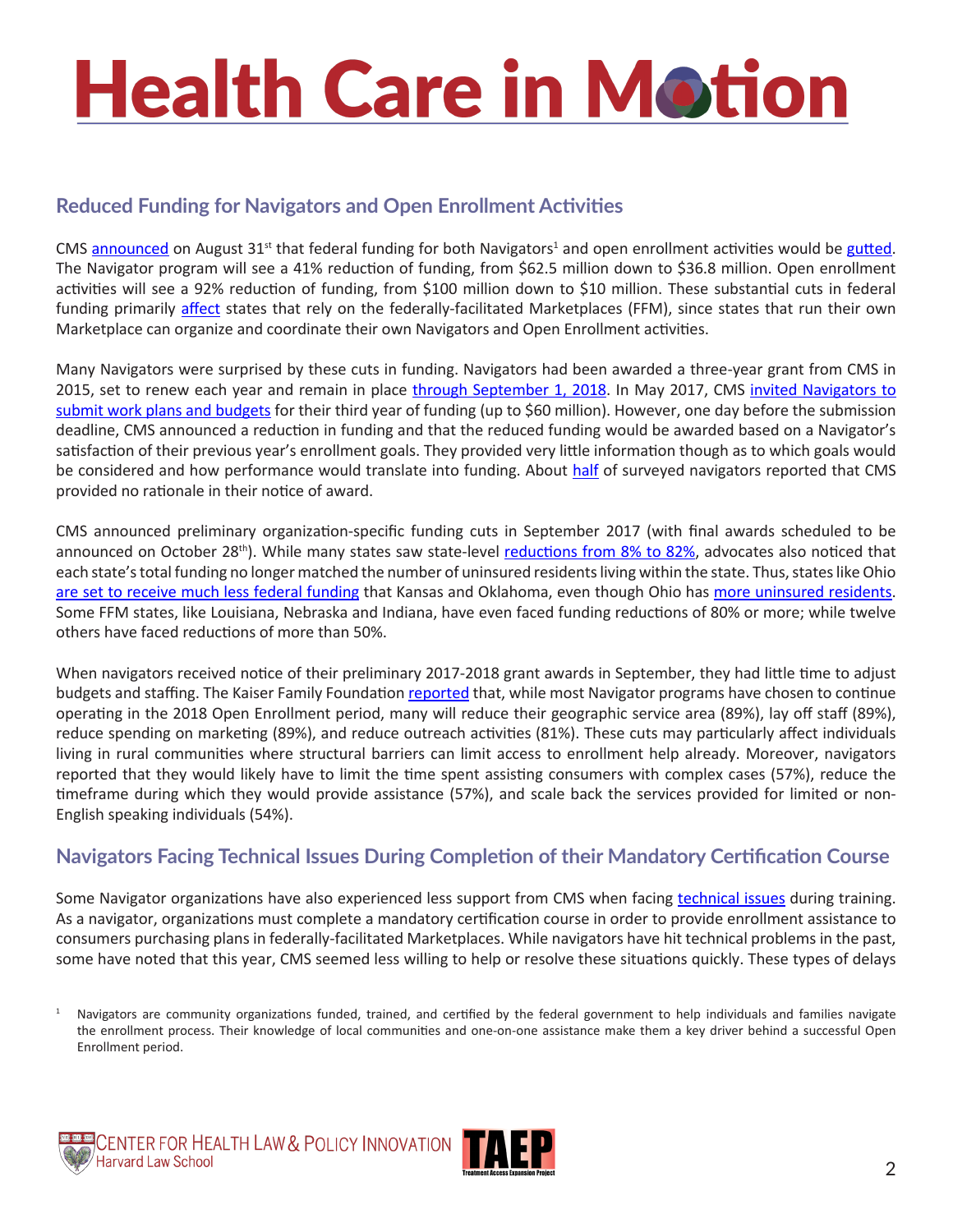## **Health Care in Motion**

add to the already difficult process Navigators face in enrolling clients who are uninsured.

### **Outages of the Open Enrollment Website**

Officials from the [Department of Health and Human Services](https://www.hhs.gov/about/contact-us/index.html) (HHS) also announced that [Healthcare.gov](https://www.healthcare.gov/), the main enrollment website for all federally-facilitated Marketplaces, would be [closed](https://khn.org/news/hhs-to-close-insurance-exchange-for-12-hours-on-sundays-during-enrollment/) overnight for maintenance on the first day of Open Enrollment, and from midnight to noon Eastern during all but one Sunday of the open enrollment period. This new announcement sets up additional barriers that may make the enrollment process more complicated for potential enrollees.

The decision to close Healthcare.gov during Open Enrollment is being denounced by healthcare advocates as an attempt to [sabotage](http://www.latimes.com/business/hiltzik/la-fi-hiltzik-trump-obamacare-20170901-story.html) the 2018 Open Enrollment period in light of several failed Repeal & Replace efforts. [President Donald Trump](https://www.whitehouse.gov/contact/write-or-call)'s latest decision to end federal reimbursement of cost-sharing reductions adds to already existing false rhetoric that the ACA is defunct or overturned, and lead potential enrollees to doubt the viability of the Marketplace's insurance plans.

#### **Effect on Consumer Enrollment**

The substantial cuts to Navigator and Open Enrollment funding raise new challenges for outreach. With reduced in-person help, potential enrollees may find it particularly difficult to access the information they need to sign up for coverage. Younger, healthier individuals may thus opt not to enroll in a Marketplace plan, thereby skewing the risk-pool and causing higher premiums. A [Hart Research Associates' survey](https://www.washingtonpost.com/r/2010-2019/WashingtonPost/2017/10/17/Editorial-Opinion/Graphics/ME-12240_(Press_Memo_10-16-17).pdf) of adults eligible for Marketplace enrollment shows that potential enrollees are experiencing great uncertainty and confusion about Open Enrollment. Most adults do not know or misunderstand when Open Enrollment begins, and even more do not know when Open Enrollment ends.

Joshua Peck, co-founder of [Get America Covered](https://getamericacovered.org/), [further investigated](https://medium.com/get-america-covered/trumps-ad-cuts-will-cost-a-minimum-of-1-1-million-obamacare-enrollments-9334f35c1626) the potential effects of cuts to Open Enrollment outreach. As a best case scenario, he estimated a minimum of 1.1 million fewer people would be enrolled for the 2018 plan year. This estimate did not factor [in additional actions](https://www.cbpp.org/sabotage-watch-tracking-efforts-to-undermine-the-aca) by the Administration to stymy the effectiveness of the ACA. Peck also noted that cuts to outreach funding in January 2017, during the final week of Open Enrollment, led to approximately 500,000 fewer people enrolled at the end of Open Enrollment. These trends underscore the importance of outreach to getting people enrolled in affordable coverage and how crucial new efforts will be to the entire enrollment process.

#### **New Initiatives**

While the Administration has taken [several intentional steps](https://www.theatlantic.com/health/archive/2017/09/changes-to-open-enrollment/541263/) to remove support from enrollment activities, many advocates have banded together to lead outreach and enrollment activities this fall. The [ACA Signup Project](http://acasignups.net/2018) launched in 2017 in order to promote Open Enrollment period as widely as possible through the social medias (check out their social media activity on [Twitter](https://twitter.com/2018ACASignup?lang=en) and [Facebook,](https://www.facebook.com/groups/153329925218556/) or join their [Thunderclap](https://www.thunderclap.it/projects/63565-open-enrollment-2018)) and [print media.](http://acasignups.net/2018)

Additionally, two former Obama administration officials, Lori Lodes and Joshua Peck, are using their past experience leading Open Enrollment outreach for HHS to [launch](http://thehill.com/policy/healthcare/353718-ex-obama-officials-launch-group-to-sign-people-up-for-obamacare?utm_campaign=KHN%3A First Edition&utm_source=hs_email&utm_medium=email&utm_content=56996283&_hsenc=p2ANqtz-_rxxL_BsFu84O_Yk_JkbF4A3VpUMHUxjjrXSm8uj-anUujrPD1sseaKtb5nMAKfyGAA-QdPYdZ4AkuCEKXopDhrWX2EWABR5-i4yilDn1nsp3MGTA&_hsmi=56996283) [Get America Covered](https://getamericacovered.org/). Get America Covered is spreading the word about Open Enrollment through social media (see their [Twitter](https://twitter.com/getuscovered?lang=en) and [Facebook](https://www.facebook.com/GetAmericaCovered/)), digital advertisements, etc. so people have the information they need to make informed choices on the Marketplace. Their website contains a [connector](https://connector.getcoveredamerica.org/en-us/widget/?original=/connector/) which directs people by their zip code to local help such as navigators and enrollment assistors.